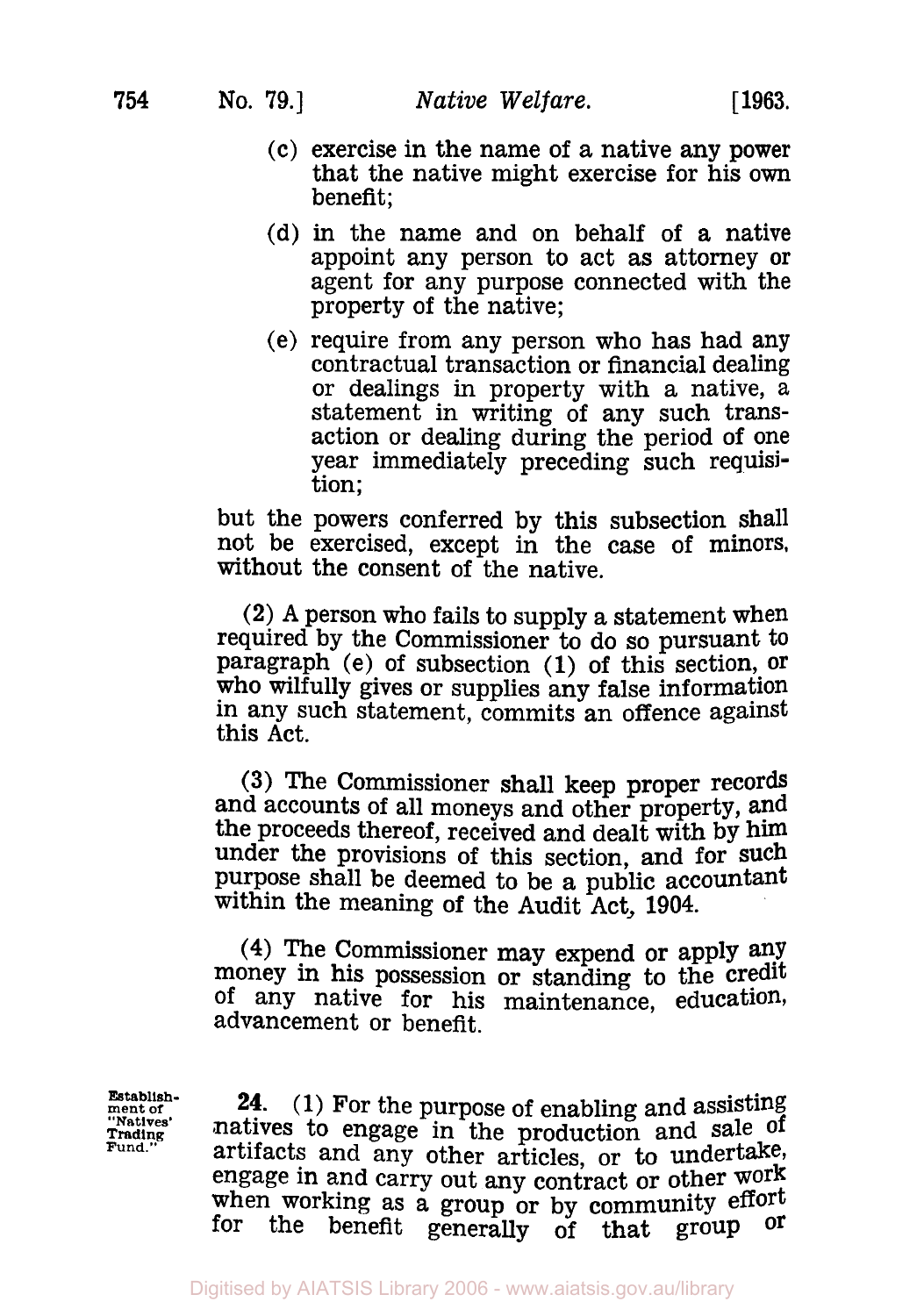community, the Minister may establish and cause to be kept in the Treasury an account to be called the "Natives' Trading Fund" which shall be controlled by the Commissioner and which may be administered and operated upon in such manner as from time to time the Treasurer approves and is hereby authorised to approve.

- $(2)$  The fund shall consist of-
	- (a) all moneys received by or for the Commissioner in respect of the sale of artifacts and other articles acquired from natives;
	- (b) all moneys received from the Treasurer under the authority of section twenty-five of this Act; and
	- (C) any other moneys paid to the Commissioner for payment to the fund.

**(3)** The Commissioner shall cause to be kept proper records relating to operations on the fund such manner and form as the Treasurer approves.

(4) Subject to this Act, the moneys in the fund shall be applied in payment to natives for artifacts and other articles, and in the purchase of materials to enable natives to produce for sale artifacts and other articles, and in the purchase of vehicles, plant, machinery and tools to enable natives working as **a** group or by community effort to undertake, engage in and carry out contract or other work.

25. (1) The Treasurer shall establish Natives' Trading Fund by advancing from the Public stranes Account and crediting to the fund such sum as the Governor approves and is hereby authorised to approve, and thereafter if at any time the moneys standing to the credit of the fund are insufficient for the purposes of section twenty-four of this Act, the Treasurer may with the approval of the Governor advance to the fund from the Public Account moneys sufficient for the time being to make up the deficiency.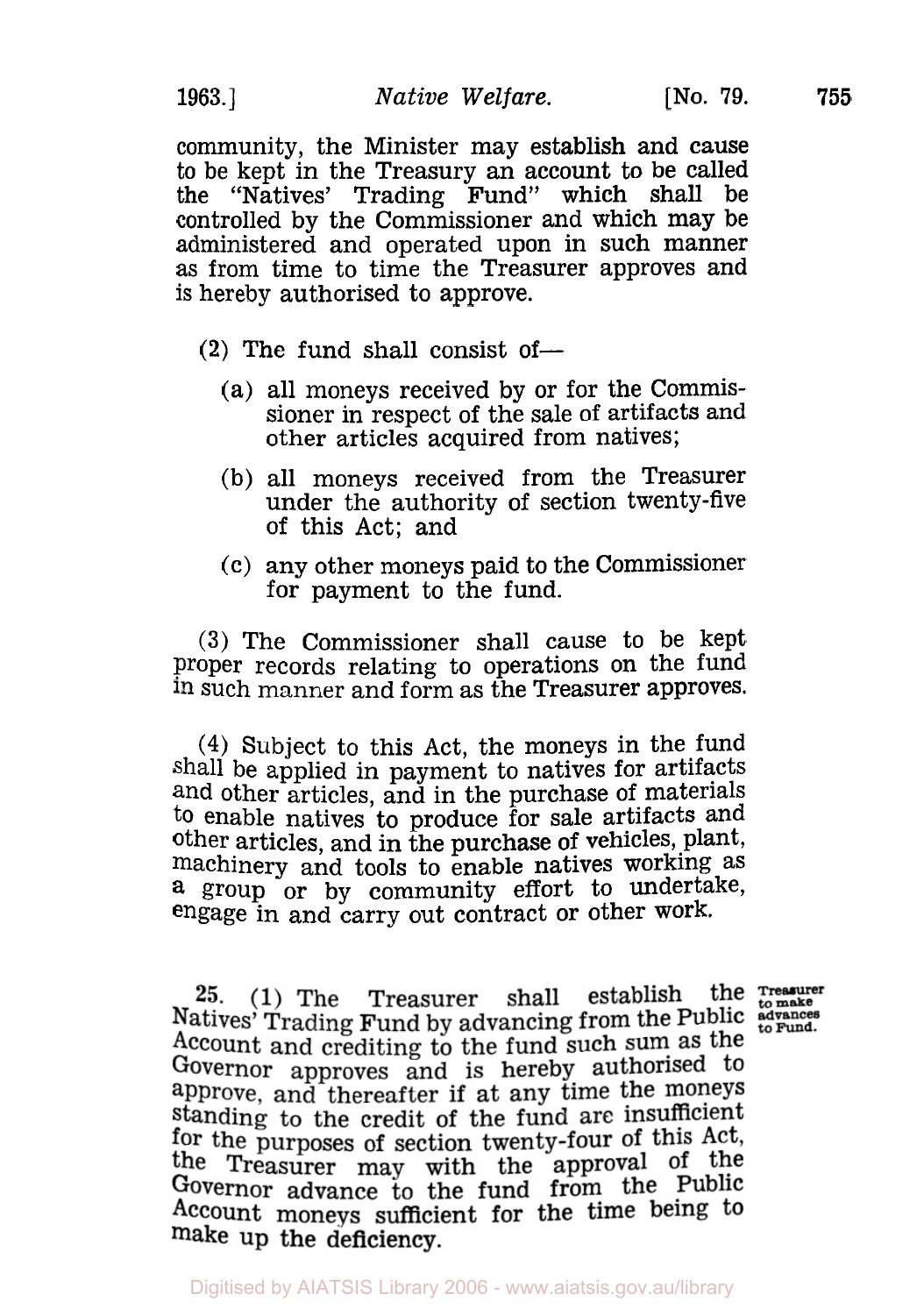## **No. 79.]** *Native Welfare.* [ **1963.**

**(2)** The amounts of any advances made under this section shall subsequently be repaid to the Treasurer from the fund by the Commissioner as and when moneys are available to make the repay- ment, and until so repaid are a charge on the fund.

**(3)** Any moneys in the fund until required for the purposes of section twenty-four of this Act may<br>with the approval of the Minister be dealt with by the Commissioner in such manner as the Treasurer may authorise and is hereby empowered to authorise.

**Distribution of estate** *of*  intestate **native.** 

**26. (1)** All property and rights of property vested in any native who dies intestate shall, notwithstanding the provisions of any Act or law to the contrary regulating in the absence of a will any succession to and the administration of the estate of any deceased or missing native, vest in the Public Trustee under and subject to the provisions of the Public Trustee Act, **1941,** upon trust to pay the just debts of the deceased and to distribute the balance amongst the persons entitled thereto according to the laws of the State relating to the administration of estates of persons dying intestate, if any of the persons so entitled can be ascertained, otherwise amongst those persons who may by regulation **be**  prescribed **as** the persons entitled to succeed to the property of the deceased.

**(2)** Where there is no person entitled to succeed to the property of the deceased native under- the regulations, and no valid claim is made to the proceeds of the estate of the deceased within two years after the date of his death, the Governor may, on an application being made in that behalf and notwithstanding the provisions of any other Act, order that the whole or any part of the proceeds be paid in such proportions and manner and upon such terms and conditions to such person or persons having a moral but no legal or equitable claim thereto, to be held by that person or persons for his or their own use, as the Governor **may** in each case deem advisable: but where no **such** order is made,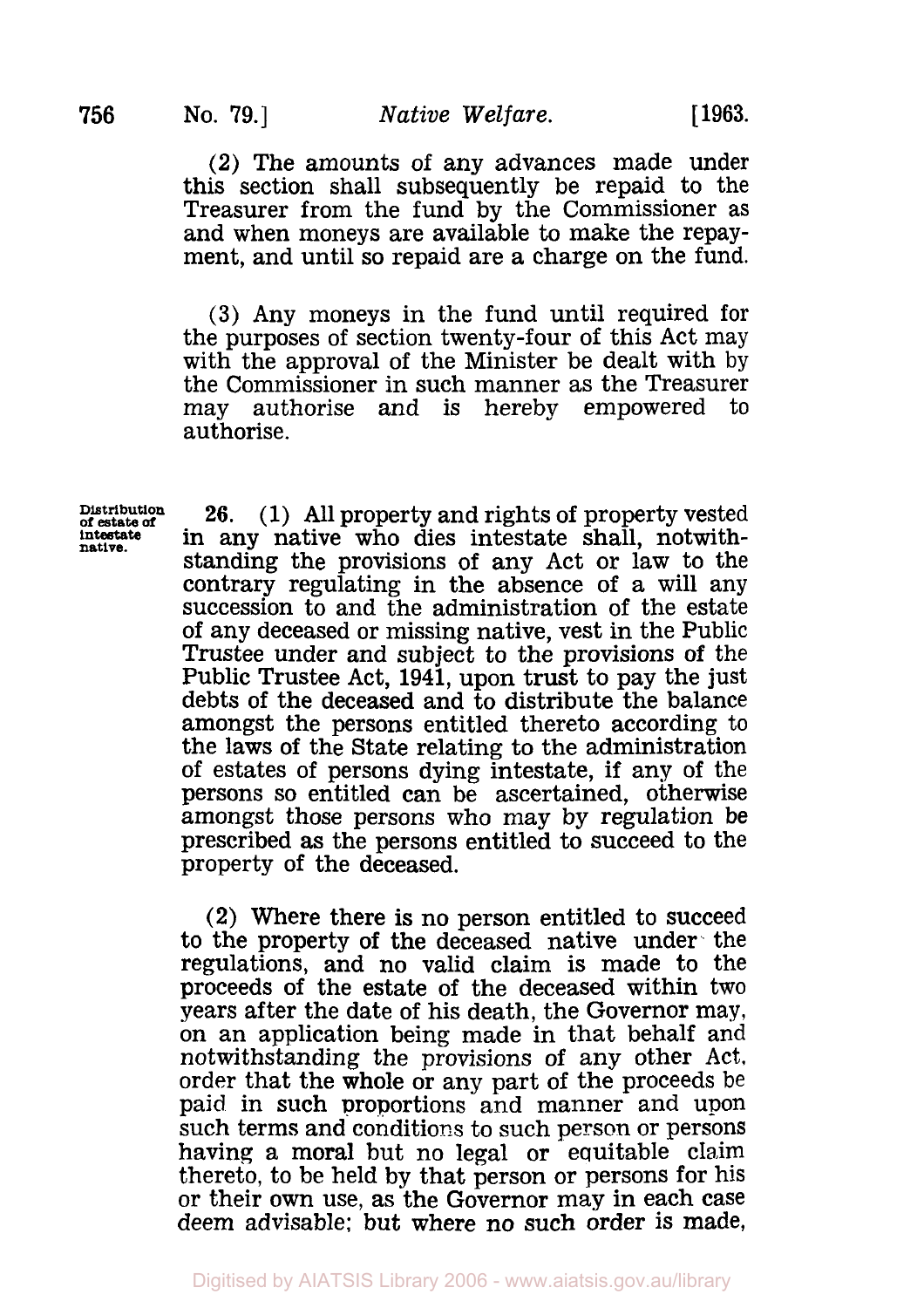the Public Trustee shall pay the proceeds of the utilise such proceeds for the benefit of any native or for the benefit of natives generally.

**(3) A** certificate under the hand of the Commissioner shall be conclusive evidence **as** to the person or persons entitled under the regulations to succeed to the estate of any deceased or missing native or that there is no person so entitled.

**(4)** After an order is made by the Governor pursuant to the provisions of subsection (2) of this section, a person shall not make a claim against the Public Trustee, the Treasurer, the Commissioner, or any person in whose favour the order is made, for or in respect of the proceeds that are the subject of the order or any property from which those proceeds were obtained, and any such claim that the person may have against all or any of the persons referred to in this subsection shall be deemed on and from the date of the order to be extinguished and forever determined.

- 27.  $(1)$  In this section-
	- "employee" means a native who is employed **or sick or**  as an employee, or who is engaged as an employee. independent contractor, by an employer; and includes a native who ordinarily lives on the property of the employer and **is**  wholly or partially dependent upon the earnings of the employee, or who would but<br>for the reggint of a pension, be so for the receipt of a pension, be dependent;
	- "employer" means a person who employs a native as an employee, or who engages a native as an independent contractor.

(2) Where an employee becomes sick, or affected by disease, or suffers an injury, his employer shall, as soon as possible after he becomes aware of the sickness, disease or injury, if it is expedient in the interest of the native that he be removed to a hospital for attention, provide free transport and send him to the nearest or most accessible hospital.

**Duties** *of*  **emplyer native**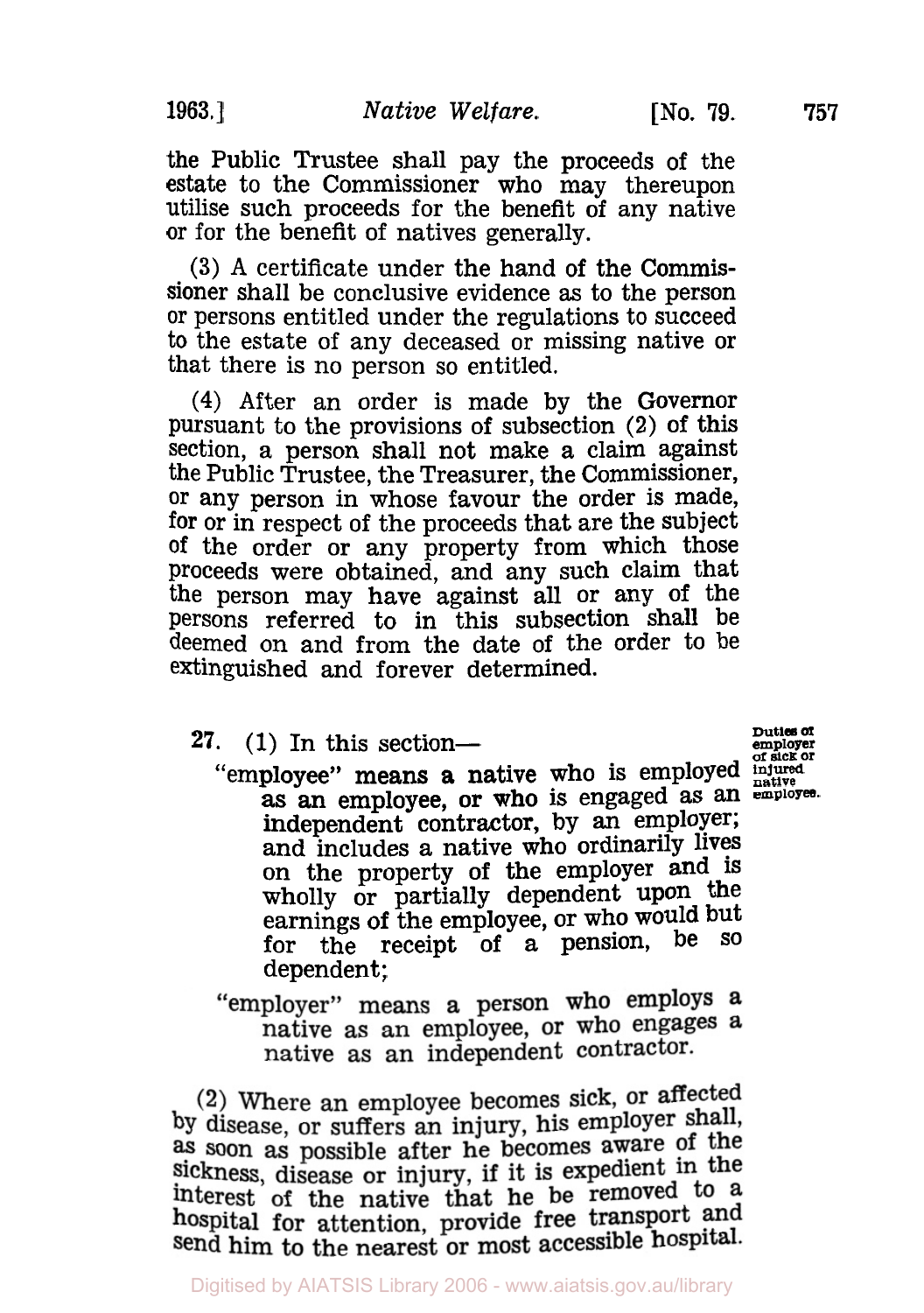(3) Every employer shall keep and use for the benefit of his employees such drugs, dressings, **and**  instruments for rendering first aid, as are prescribed by the regulations.

**(4)** The provisions of this section do not relieve an employer of any of his obligations under the Workers' Compensation Act, 1912.

**Presumption** 

**28.** (1) Where in a complaint made under the Justices Act, 1902, or in an indictment or information presented under the Criminal Code, 1913, for an offence, there is an averment that a person referred to in the complaint, indictment or information is a native, courts and persons acting judicially shall presume the averment proved in the absence of proof to the contrary.

(2) Where in a complaint made under the Justices Act, 1902, there is an averment that the complaint is made with the authority of the Commissioner, courts and persons acting judicially shall presume the averment proved in the absence of proof to the contrary.

**Penalties** 

**29.** Any person who commits an offence against this Act is, except as otherwise provided in this Act, liable upon conviction—

- (a) in the case of a first offence, to a fine not exceeding fifty pounds, or **to** imprisonment with or without hard labour for a term not exceeding six months;
- (b) in the case of a second offence, to a fine not exceeding one hundred pounds, or to imprisonment with or without hard labour for a term not exceeding twelve months;
- **(C)** in the case of a third or subsequent offence, to a fine not exceeding two hundred pounds, or to imprisonment with or without hard labour for a term not exceeding two years.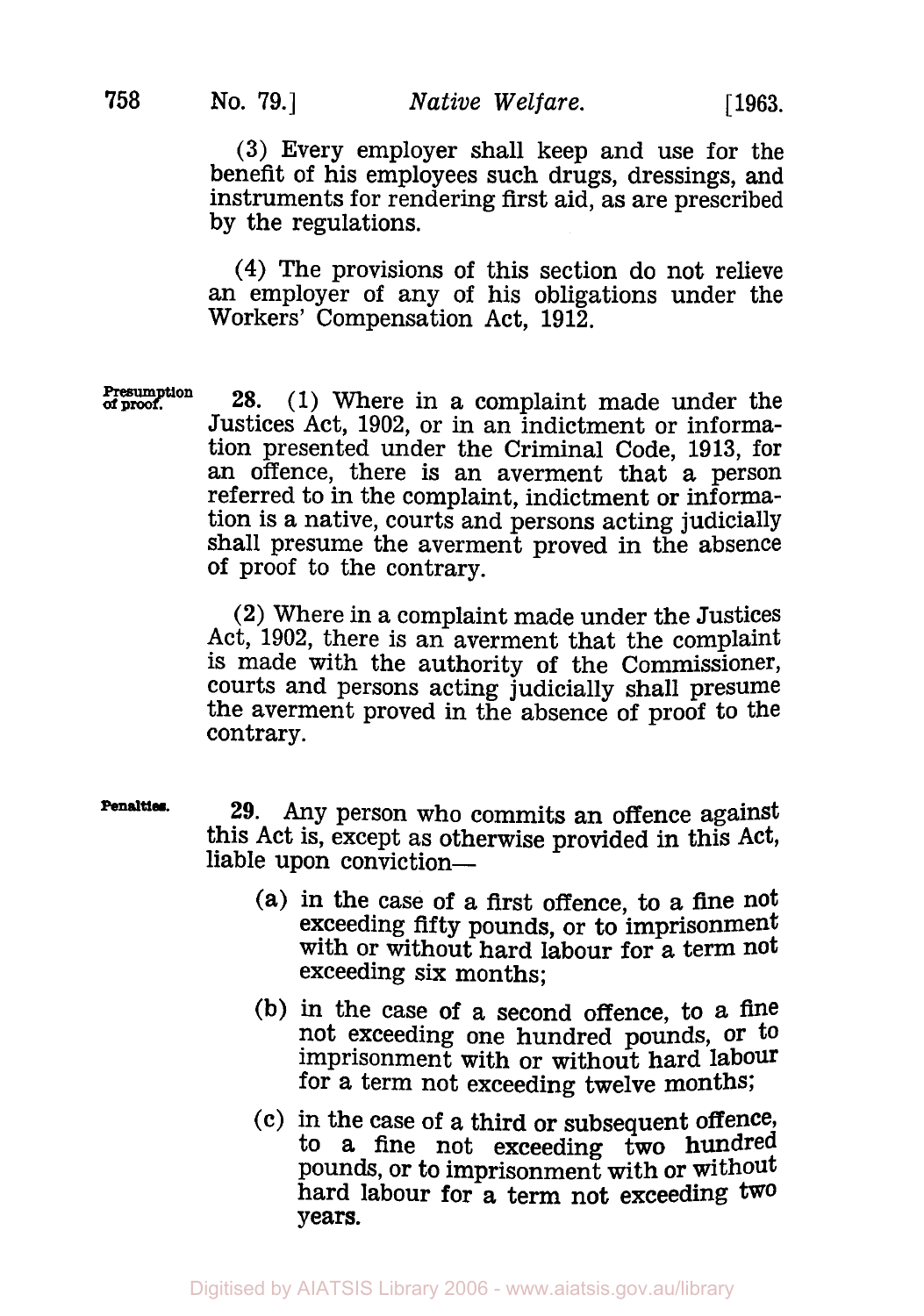**30.** (1) **All** offences against this Act may be **Offences to be**  prosecuted in a summary way before any magistrate **prosecuted** or, in his absence, any two justices of the peace.

**(2)** At the hearing of any prosecution under this permit any person to address him or them, and examine and cross-examine witnesses, on behalf **of**  such native.

**31.** (1) No admission of guilt or confession **Admission of guilt**  before trial shall be sought or obtained from any native charged or suspected of any offence punish-<br>able by death or imprisonment in the first instance, able by death or imprisonment in the first instance, and if any such admission or confession is obtained it shall not be admissible or received in evidence.

**(2)** Nothing in this section shall apply **to** natives living or domiciled in that portion of the State bounded on the north by the twenty-sixth parallel of south latitude reaching from the coast to the one hundred and twenty-third meridian of east longitude, thence by that meridian to the Southern Ocean.

32. Any officer of the Department or any **nepart**representative, authorised by the Minister for the officer or purpose, may on behalf of a native who is a party the may help any legal proceedings in any court, or who is anatives' Indicted for or charged with any crime, misdemeanour or offence, address the court **Or** the jury on behalf of the native, and examine and crossexamine witnesses.

**Payment of 33.** (1) Any wages due to or property known to **moneys to**  belong to a native who cannot be found, and any trust for estate or other moneys to which a native is entitled, **natives**either as **a** beneficiary or otherwise, shall forthwith be paid or delivered by the employer, trustee, debtor, **Or** other person liable to pay or deliver the same to the Commissioner, and failure to do so **is** an Offence against this Act.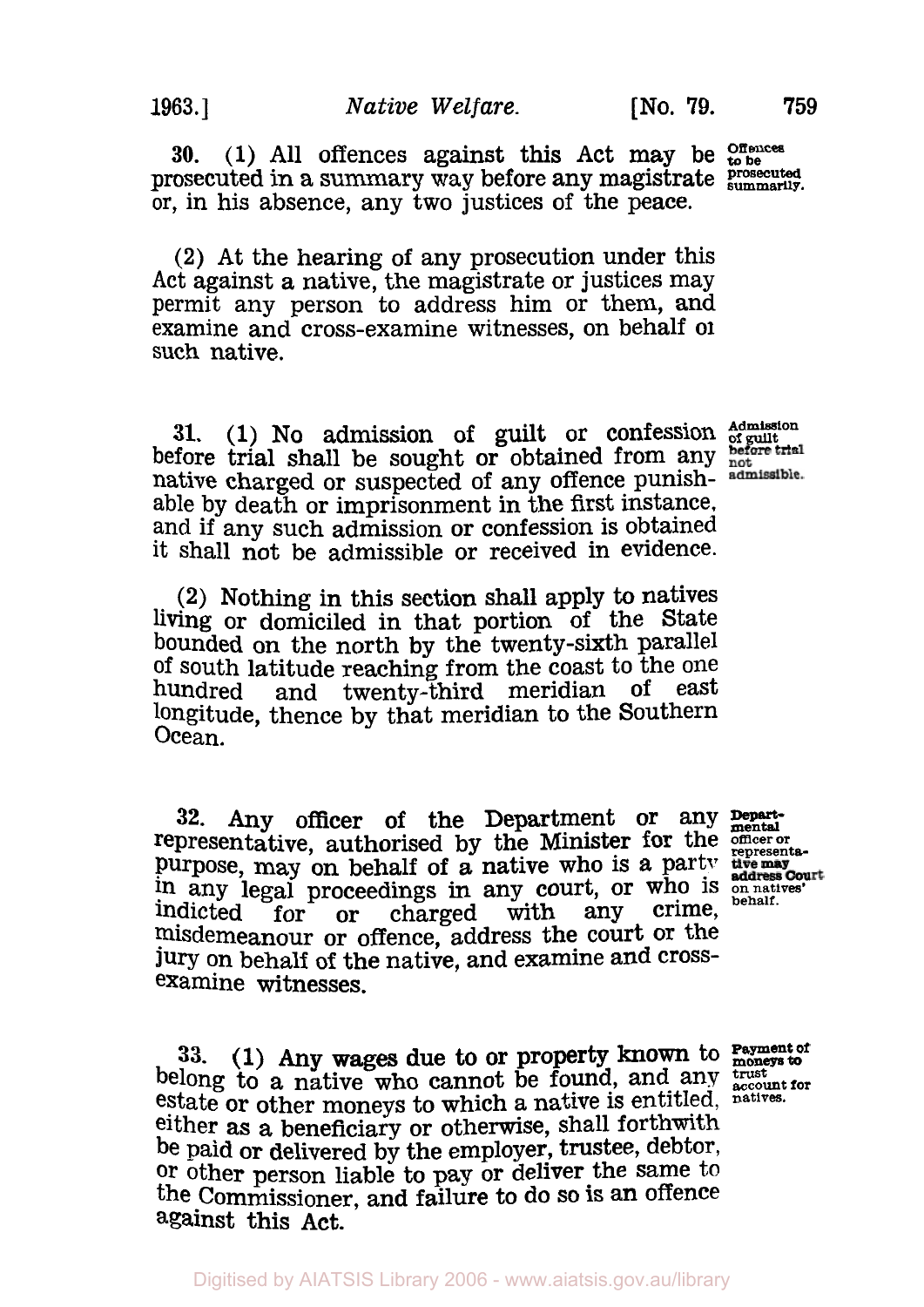(2) The Commissioner may recover any such wages or property by action in his name in any court of competent jurisdiction.

**(3)** On receipt of such wages or property the Commissioner shall, in the case of money, place that money to the credit of a special trust account, and where the property does not consist of money the Commissioner shall as soon as practicable convert that property into money and place the money to the credit of that account.

**(4)** Subject to the provisions of this Act, the moneys placed to the credit of the special trust account referred to in subsection **(3)** of this section may in the case of a native who cannot be found, and in the event of no claim for the money being made by the native within a period of three years, be applied by the Commissioner for the benefit of any native or for the benefit of natives generally.

**Property of**<br>deceased<br>**native and delivered** 

*Property of deceased* **(1)** Any wages due to or property known to **to be paid** belong to a native who is deceased, and any estate **and delivered** or other moneys to which such native was entitled<br>to executor howsoever shall forthwith he poid or delivered by *of administrator* howsoever, shall forthwith, be paid or delivered by the employer, trustee, debtor or other person liable to Day or deliver the same to the executor of the will or the administrator of the estate of the deceased native, and failure to do so is an offence against this Act. **34.** 

> **(2)** The estate of the deceased native, **if** he died testate, shall be distributed in accordance with the terms of his will, and if he died intestate, shall be distributed in accordance with the provisions of section twenty-six of this Act.

**Accounts of** 

**Department 35. (1)** A separate account of the moneys placed **to be prepared and** at the disposal of the Department shall be opened **and its and kept at the Treasury as a Trust Account, in the** manner prescribed by the Treasurer, and the Commissioner or such other officers **as** the Minister may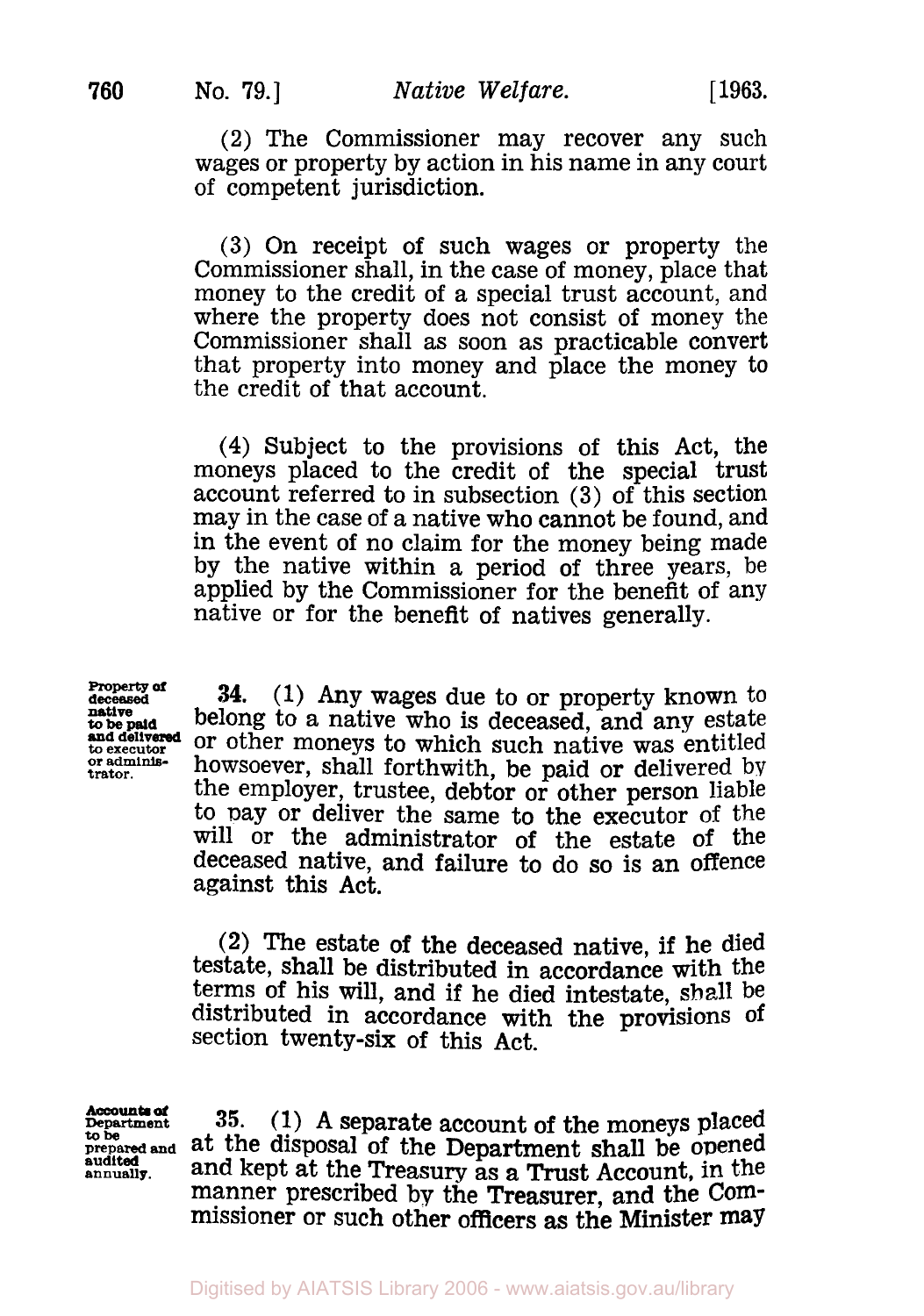appoint from time to time shall operate upon that account, in such manner as the Treasurer may prescribe.

(2) The Minister shall cause accounts to be kept by the Department of all moneys received and expended by the Department.

**(3)** Within two months after the close of each financial year the Minister shall cause to be prepared a statement of receipts and payments for that year, and such other statements as he may direct.

**(4)** Within three months after the close of each financial year the Minister shall cause the statement of receipts and payments and other statements **in**  connection with the accounts for that year to be submitted to the Auditor General for audit, and when so audited and reported upon by the Auditor General shall cause those statements to be published in the *Government Gazette.* 

**(5)** The statement of receipts and payments and other statements, referred to in this section, duly audited, together with a report by the Commissioner on the condition and welfare of the natives, and of the transactions of the Department for the year, shall be laid before both Houses of Parliament within twenty-eight days after completion of the audit if Parliament is then in session, otherwise within twenty-eight days after the commencement of the session next following.

**Powers of 36.** The Auditor General has and may exercise, **Auditor**  with respect to the audit of accounts of the Department, all the powers that are conferred upon him the Audit Act, **1904.** 

37.  $(1)$  The Governor may make regulations Regulations. prescribing all matters that by this Act are required or permitted to be prescribed, or that are necessary or convenient to be prescribed, for carrying out or giving effect to this Act.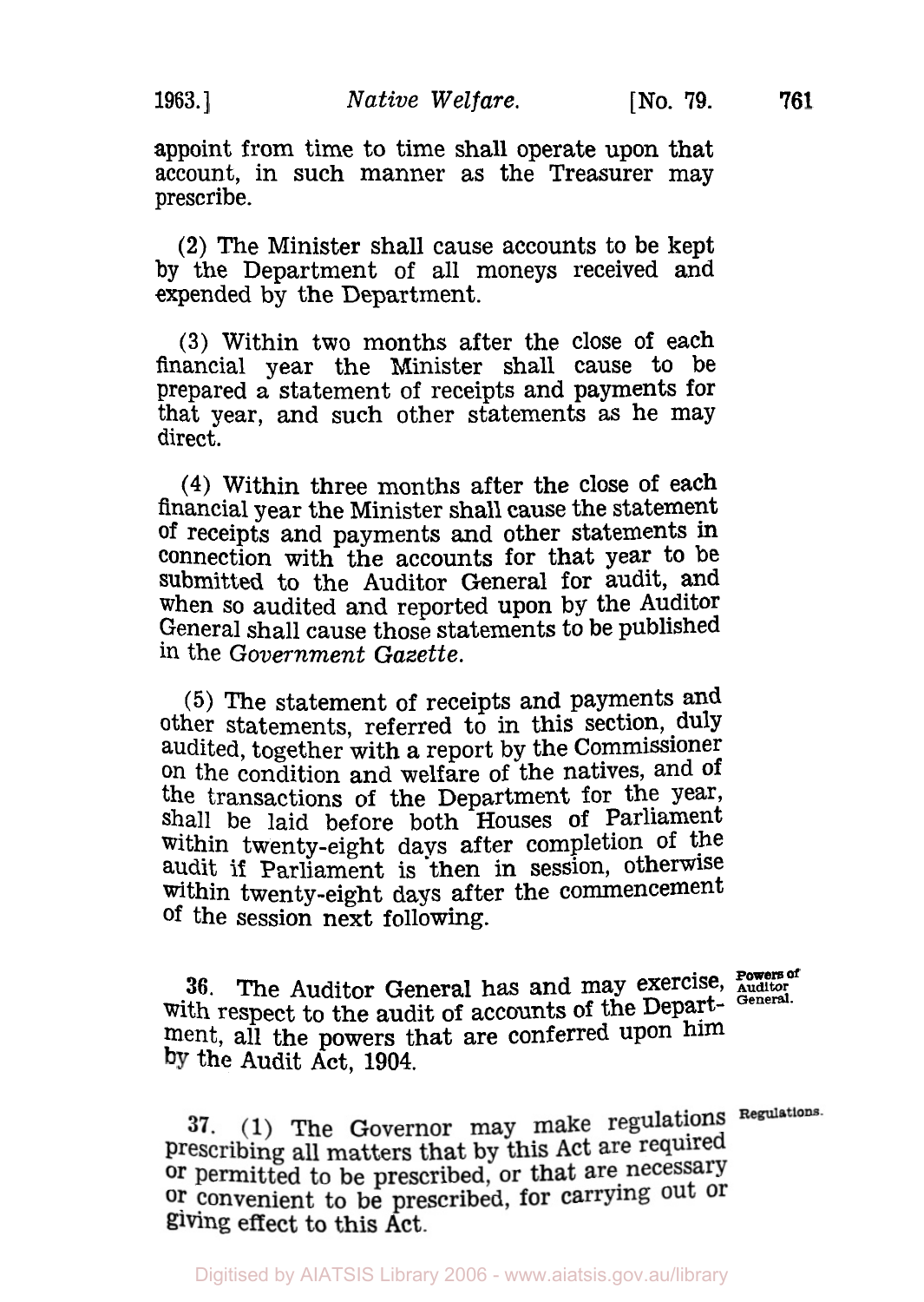(2) Without limiting the generality of the powers conferred by subsection  $(1)$  of this section, the Governor may make regulations for or with respect  $to-$ 

- (a) prescribing the duties of officers of the and any other persons employed to carry into effect the provisions of this Act;
- (b) prescribing the manner in which the Commissioner may delegate under subsection (1) of section fifteen of this Act, and the manner in which the delegation may be proved;
- (c) providing for the control of the receipt and payment of money, classification of accounts, authorisation of expenditure, and all matters pertaining to the management of the accounts of the Department;
- (d) providing for the care, custody and education of the children of natives;
- (e) providing for the control, care and education of natives in native institutions, and for the supervision of native institutions;
- (f) regulating a fund for the general Welfare and relief of natives; and for the establishment, management and control of that fund, including eligibility for and the amount and method of, payment of benefits from that fund;
- (g) regulating the use, management and control of the Natives' Trading Fund established under section twenty-four of this Act;
- (h) providing for the inspection **of** natives employed as employees or engaged *as*  independent contractors, and their conditions of service;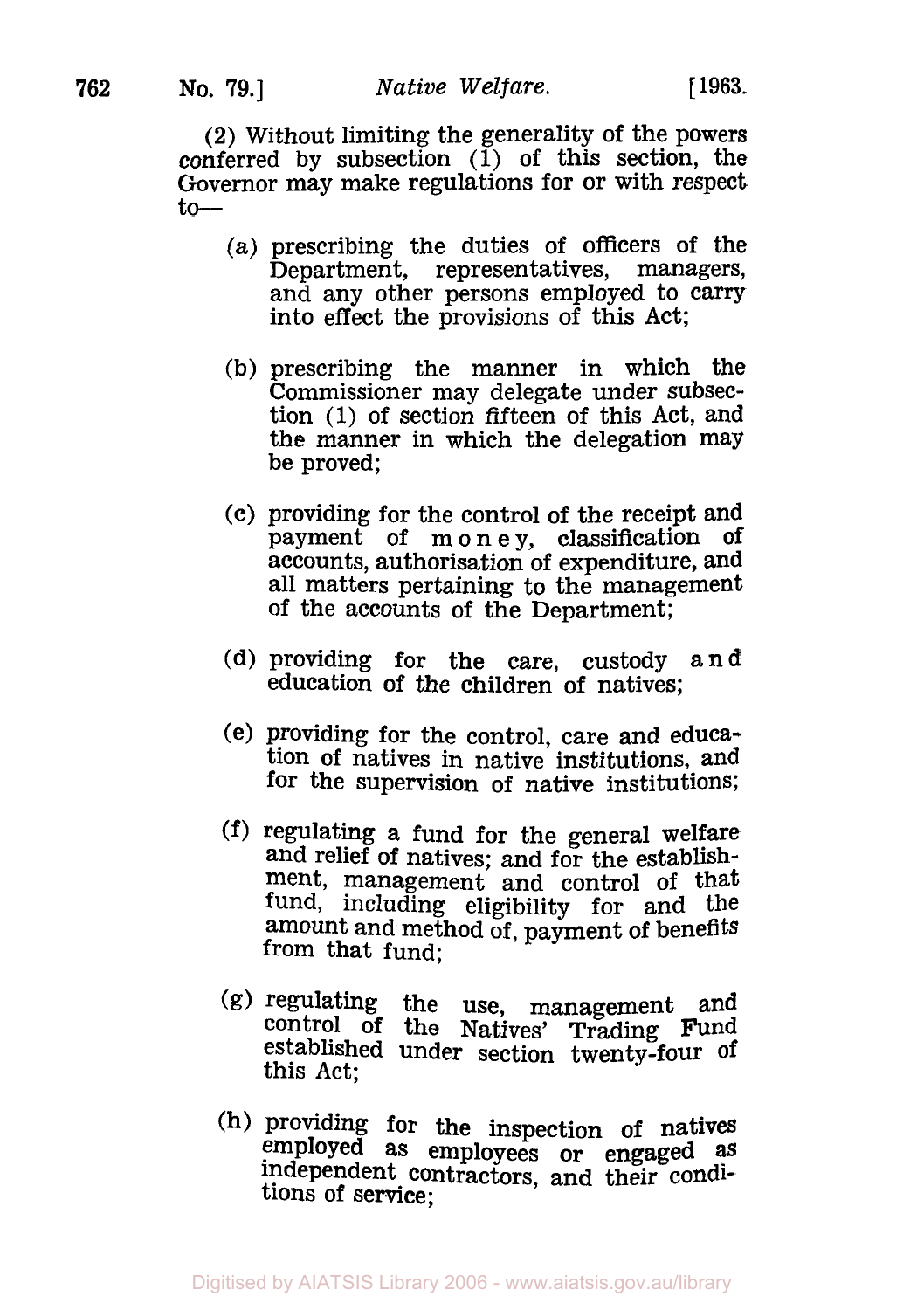- (i) providing for the control of reserves and the supervision of natives on reserves;
- **(j)** authorising entry upon a reserve by specified persons or classes of persons for specified objects, and the conditions under which those persons may enter or remain upon a reserve, and providing for the revocation of such authority in any case;
- **(k)** the establishment of mission stations and the issue of permits to mission workers;
- (1) prescribing fees payable for the purposes of this Act;
- (m) prescribing the form of recognisance referred to in section seventeen of this Act;
- **(n)** for all other purposes relating to the administration of this Act.

**38.** Regulations made **Penalties** pursuant to the powers **for breach Of**  conferred by section thirty-seven of this Act may **regulations.**  impose for any breach thereof-

- (a) for a first offence, a fine not exceeding twenty pounds, or imprisonment for **a** term not exceeding three months, or both such fine and imprisonment;
- (b) for a second offence, a fine not exceeding fifty pounds, or imprisonment for a term not exceeding six months, or both such fine and imprisonment;
- **(C)** for a third or subsequent offence, **a** fhe not exceeding one hundred pounds, or imprisonment for a term not exceeding twelve months, or both such fine and twelve months, or both such fine and imprisonment.

Digitised by AIATSIS Library 2006 - www.aiatsis.gov.au/library